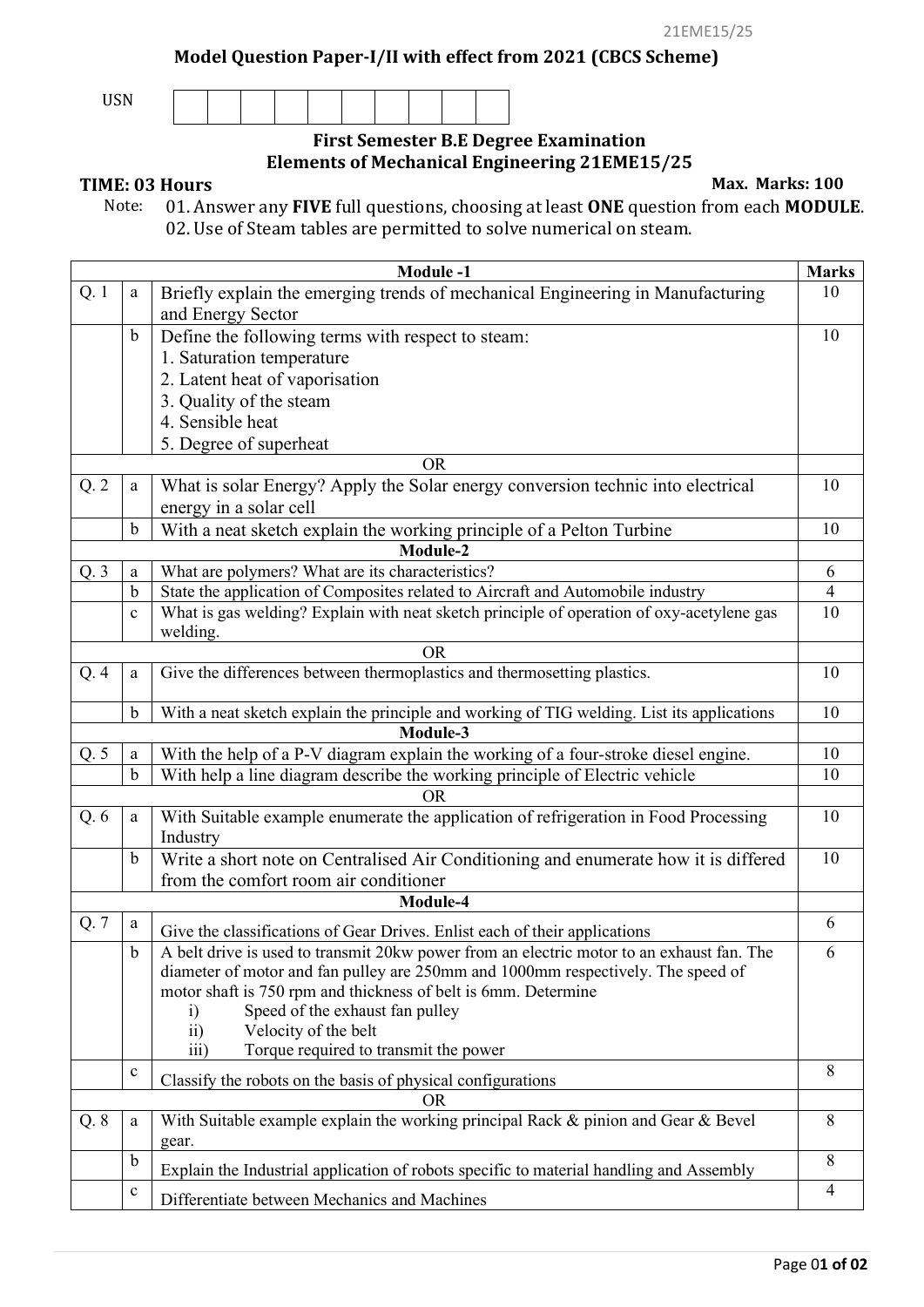| Module-5 |              |                                                                                       |   |  |
|----------|--------------|---------------------------------------------------------------------------------------|---|--|
| Q.9      | a            | Explain with neat diagrams, any two metal cutting operations performed on a lathe     |   |  |
|          |              | machine.                                                                              |   |  |
|          | b            | With the help of a block diagram, explain the basic elements of CNC machines          |   |  |
|          | $\mathbf c$  | Differentiate between open loop and close loop System                                 |   |  |
|          |              | OR                                                                                    |   |  |
| Q.10     | a            | Explain the principle of working of horizontal milling machine                        |   |  |
|          | b            | Illustrate the working of an automated washing machine to demonstrate the mechatronic | 8 |  |
|          |              | system                                                                                |   |  |
|          | $\mathbf{c}$ | Enlist the advantages of CNC machine in mechanical Industry                           |   |  |